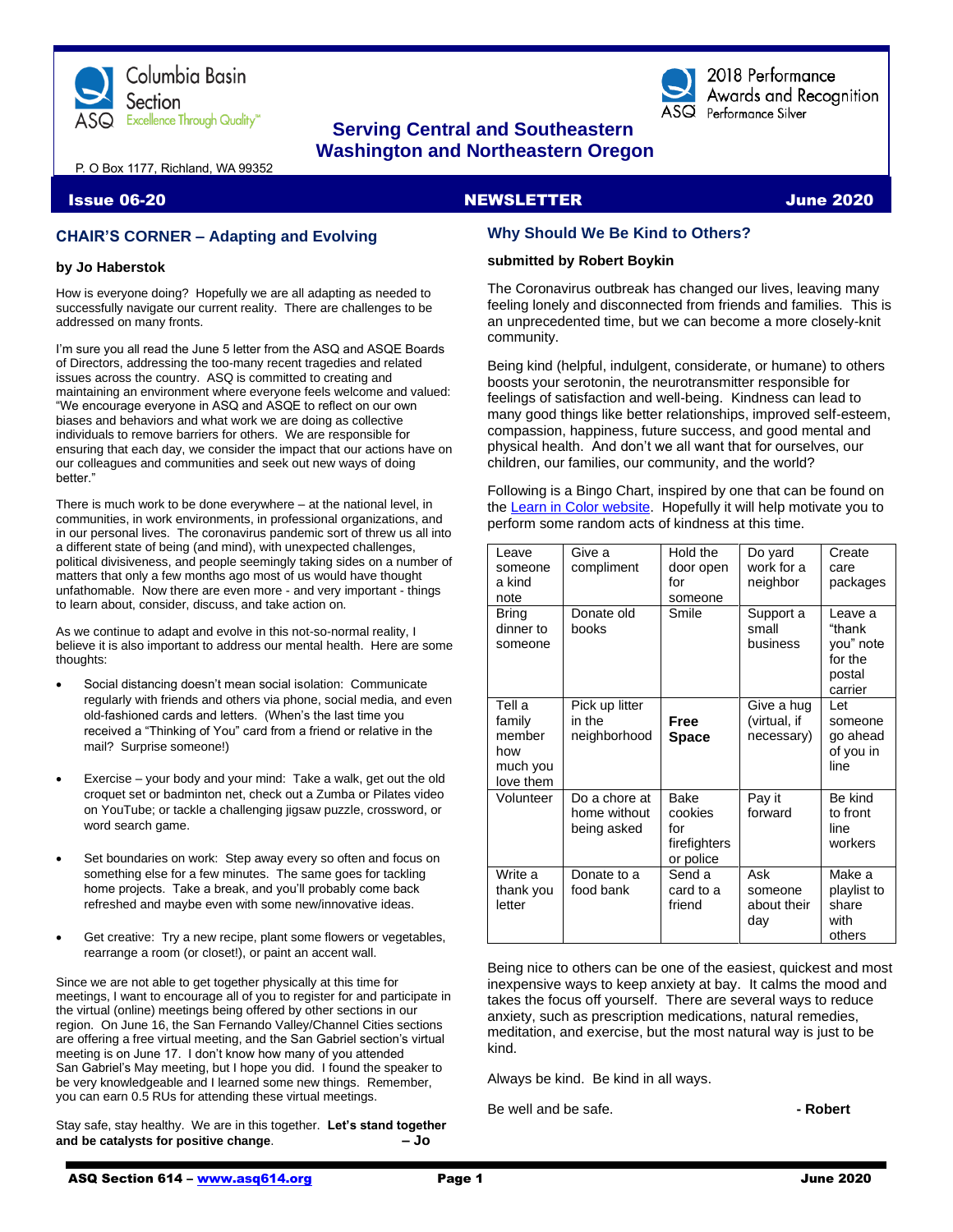

# **Invitation from ASQ San Fernando Valley and Channel Cities Sections June 16, 2020 Virtual Meeting**



2018 Performance Awards and Recognition ASQ Performance Silver

# **DATE**

**Tuesday, June 16, 2020**

**This is a free virtual/online meeting but registration is required. Webex instructions will be provided upon registration.**

**Time:**

**5:30 PM – 8:00 PM PDT**

**Cost: Free for ASQ members**

To register for this online/virtual meeting, click [here.](https://ticketbud.com/events/de625002-99e6-11ea-b747-42010a71700b)

#### **Attendance at this meeting earns 0.5 RUs toward ASQ recertification.**

NOTE: Be sure to use the same email address to join the virtual meeting as you use when registering in order to receive the RUs. You must register for the event and join virtually to receive RUs.

For more information about ASQ San Fernando Valley Section 0706, click [here.](https://my.asq.org/communities/home/221) For more about ASQ Channel Cities Section 0709, click [here.](https://my.asq.org/communities/home/228)

For more information about our local Columbia Basin ASQ section and future upcoming events: [www.asq614.org/](http://www.asq614.org/)

# **Is it Time to Redesign? Positioning your Supply Chain in Uncertain Times**



**Jane Tierney Founder, purple Link**

This presentation will explore how to assess your current supply chain architecture, examine some options for potential improvement, review potential benefits and drawbacks of each option, and offer a path to building a foundation for making significant improvements.

The presenter will share information and insights about:

- Typical supply chain architectures and impacts from Covid-19
- Performance of suppliers, and how organizations deal with poor results
- Five steps for supply chain redesign
- How to avoid pitfalls of knee-jerk reactions, and take a proactive approach to supplier management

If you are looking for alternates to a challenged supply chain, join this informative discussion.

*About the speaker: Jane Tierney earned a degree in Industrial Engineering from the University of Missouri and an MBA from San Diego State. She holds a green belt certification from the University of Michigan and has CPSM and CPSD certifications from the Institute of Supply Management.* 

Jane worked in aerospace and high-tech industries in engineering and supply chain *departments in various positions, before founding purple link in 2015. She founded the company because of her strong belief that there's a better way to achieve greater results from an organization's supply chain. The company helps clients discover innovative ways to stop money leaking from the supply chain, draining the bottom line. They also increase risk awareness and eliminate, mitigate and reduce risks through knowledge, scenario planning and collaboration with suppliers.*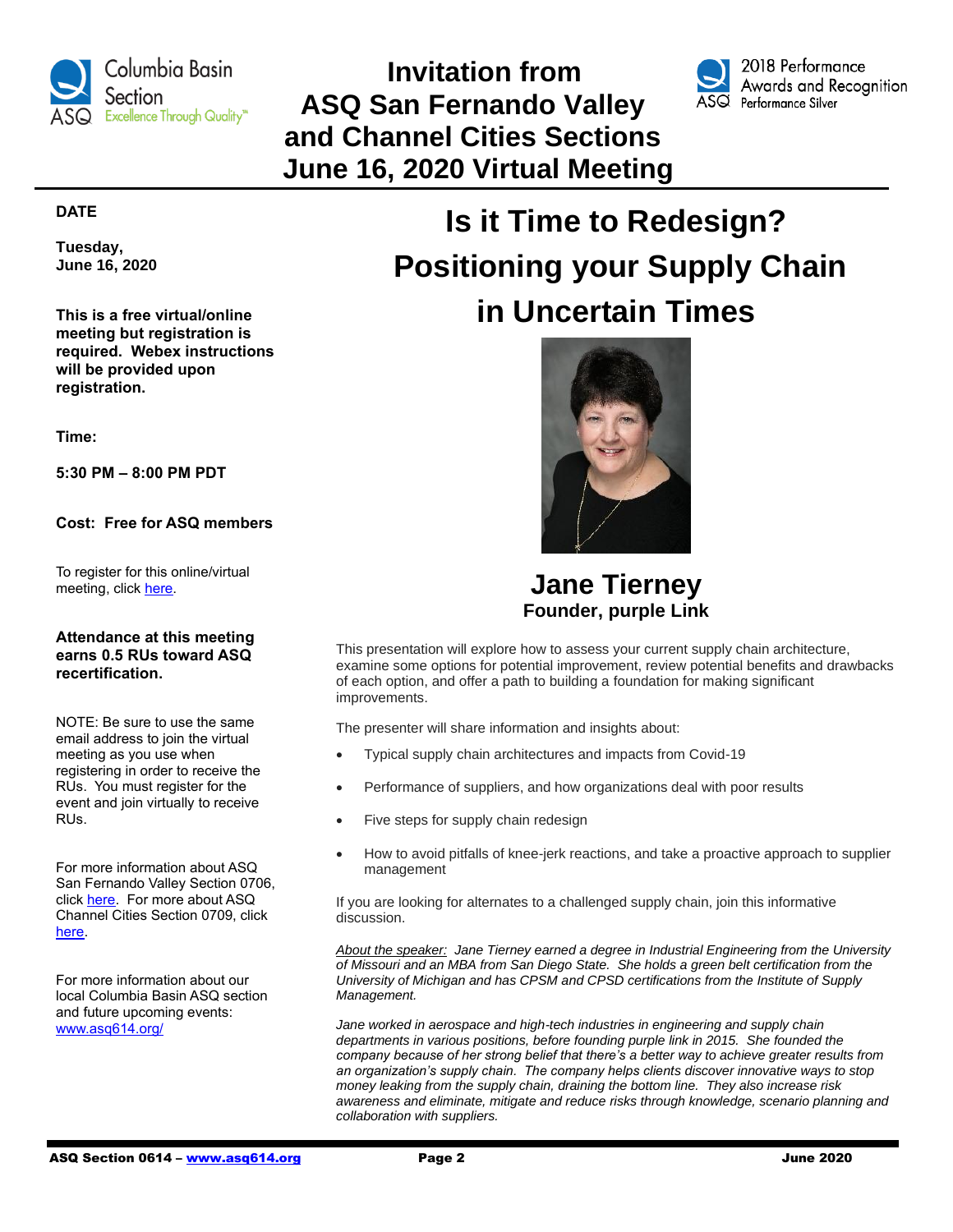

# **Invitation from ASQ San Fernando Valley June 17, 2020 Virtual Meeting**



2018 Performance Awards and Recognition  $\mathsf{ASQ}\;$  Performance Silver

**DATE:**

**Wednesday, June 17, 2020**

**This is a virtual/online meeting. Meeting information and instruction for how to join the meeting will be provided 24 hours before the event.**

**Time:**

**6:00 PM – 7:30 PM PDT**

# **Cost: Free for ASQ members**

To register for this online/virtual meeting, click [here.](https://www.eventbrite.com/e/2020-06-asq-san-gabriel-valley-monthly-meeting-tickets-37748758553?aff=odeimcmailchimp&utm_campaign=d251ce5d84-2018-03+ASQ+0702+Monthly+Meeting_COPY_01&utm_term=0_5cb6d4a937-d251ce5d84-250793833&utm_source=ASQ+702+Members+%26+Attendees&utm_medium=email&mc_eid=9be15f98de&mc_cid=d251ce5d84)

#### **Attendance at this meeting earns 0.5 RUs toward ASQ recertification.**

NOTE: Be sure to use the same email address to join the virtual meeting as you use when registering in order to receive the RUs. You must register for the event and join virtually to receive RUs.

For more information about the San Gabriel ASQ Section 0702, click [here.](https://my.asq.org/communities/home/241)

For more information about our local Columbia Basin ASQ section and future upcoming events: [www.asq614.org/](http://www.asq614.org/)

# **Using DMAIC to Improve the Competency Assessment Process: A Software Solution**



**Gurjot Kaur City of Hope National Medical Center**

The top deficiency cited by surveyors when inspecting medical laboratories is the competency assessment of testing personnel. The CLIA federal regulatory standards and ISO 15189: 2012 (5.1.6) require the laboratory to assess the competency of each employee to perform the assigned tasks according to established criteria following training. Similarly, the ISO 9001:2015 Competence (7.2) procedure provides guidelines that must be followed for the personnel of a business to be considered competent.

Regardless of industry, having a process that ensures employees are competent in their responsibilities is essential to maintaining quality. This case study demonstrates how DMAIC can be used to implement an electronic solution to improve the process of assessing employee competency.

In this virtual/online session, presenter Gurjot Kaur will share insights to help attendees:

- Strengthen understanding of the requirements for an effective competency assessment process
- Gain insight on federal, certifying agency, and accrediting body requirements for competency assessment
- Learn how the voice of the customer can be used to help drive initiatives
- Learn how the manual tracking and completion of assessments can be transitioned to an electronic method to facilitate standardized documentation, increased transparency, improved user understanding, and ease of user experience.

*About the speaker: Complemented with six years of experience in grassroots community organizing across California, Gurjot Kaur has created a space for herself in the field of health administration at City of Hope National Medical Center as an administrative resident. Working with the Department of Pathology, she led a process improvement and change management initiative. Gurjot completed her Bachelor of Science at the University of California, Los Angeles and her Master in Health Administration at the University of Southern California. She was one of ten students in the nation to be awarded the Albert W. Dent Graduate Student Scholarship, establishing herself with the American College of Healthcare Executives. Having developed a lens for process improvement using DMAIC, Gurjot looks forward to applying her knowledge in her upcoming role as an Administrative Fellow at City of Hope.*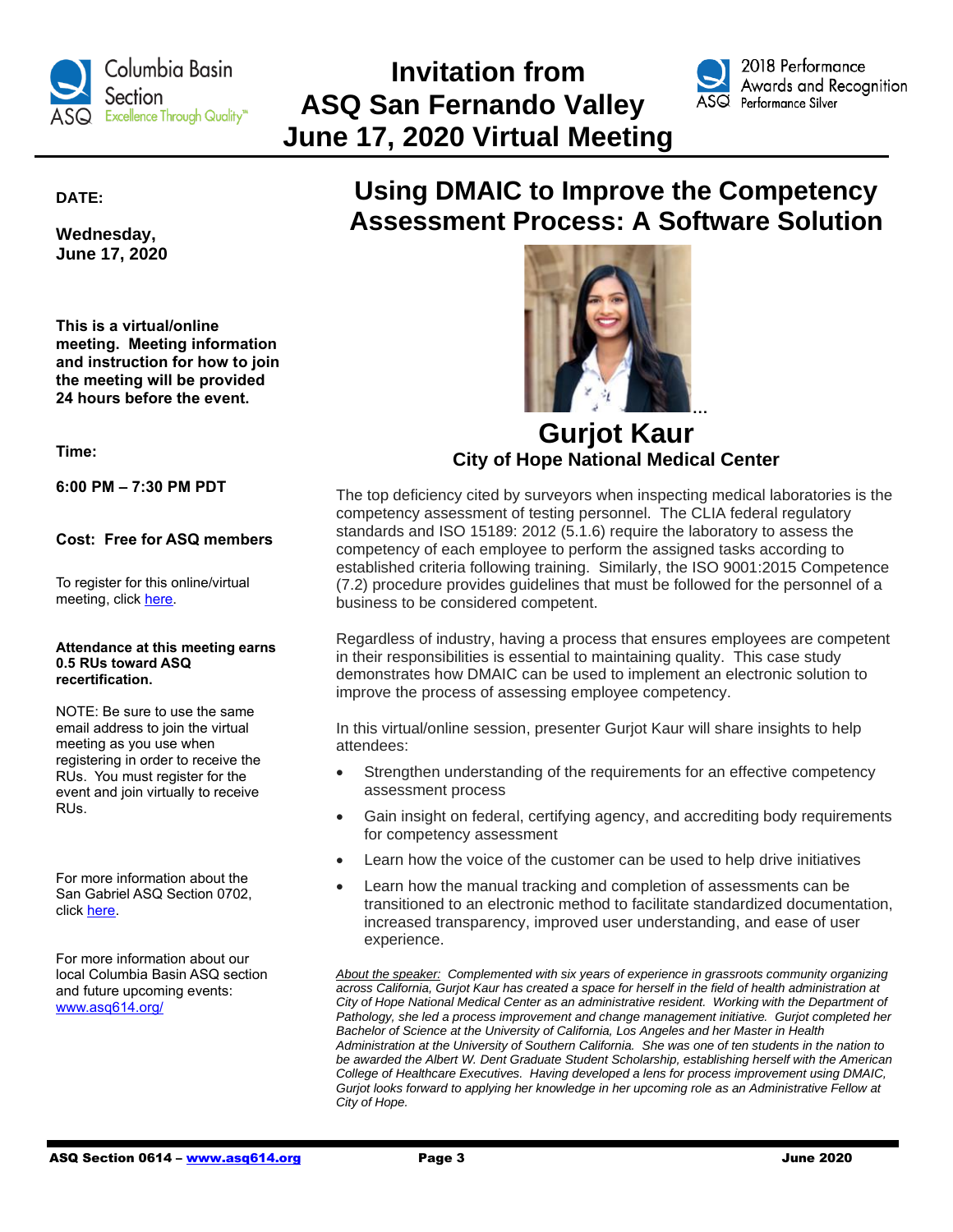# **CALL TO ACTION: 2021 SECTION ELECTIONS**

Do you want to see our Columbia Basin ASQ section grow and flourish in 2021? Would you like to help plan programs and community outreach events? We need members to help grow our section with new and innovative ideas!

Our section has had a couple of great dinner meetings so far this year. Since we've not been able to meet in person for a while, we have been fortunate to be able to participate in the other sections' virtual meetings, and we continue to encourage everyone to participate in these great opportunities. Our meetings, newsletters, collaborations with other sections, etc., continue due to the efforts of a small but dedicated cadre of volunteer leaders, many of whom have held more than one role on the leadership team for several years, to ensure our section's continued success.

It's time to start thinking about elections for 2021 – and we really need more members to step up. Most of the positions (Chair, Secretary, Treasurer, Membership, etc.) only require a time commitment of a few hours each month – but they are all needed to keep our section running.

For more information about the positions and/or to volunteer, please contact one of our current leadership team members.

### **JUNE MEMBER GIFTS – LEARN MORE ABOUT DATA QUALITY AND ANALYSIS**

As quality professionals, ASQ members know that data gathering, analytics, and improvement methods are all key components of managing and leveraging disruptive technologies and change. June's Member Gift highlights new approaches and answers questions for the future-focused quality professional.

This month's free resources include:

- New webcasts focused on data quality including "Data Quality: Managing, Improving, and Sustaining High-Quality Data," "Preparing Your Data for Successful Predictive Modeling," and "An Introduction to Data"
- Articles and case studies including "Data Science and the Quality Professional," "Big Data and Analytics," and "Data Quality Management for Industry 4.0: A Survey"
- Free e-Book MegaSamplers including *Data Quality*, *Applied Data Analytics for Process Improvement*, and the *CQPA Handbook*!
- ASQTV videos covering the New Era of Quality: Big Data and Predictive Analytics, Likert Scales and Data Analysis, and Influencing Public Policy with Data Analysis, among others.

Click [here](https://secure.asq.org/perl/msg.pl?prvurl=http://asq.org/membership/members/gift/?utm_source=email&utm_medium=email&utm_campaign=marketing_junemembergift_060120) to get your free gifts – available only until June 30.

*Looking for ways to earn recertifications units (RUs)? Viewing all the webcasts in this month's member gift will earn you three hours (or 0.3 RUs) of home study activity.*

# **ASQ VIRTUAL TRAINING IN JULY**

Did you know that ASQ offers more than 30 easy-to-access virtual training courses? There is no need to travel or to wait for classrooms and in-person training to become available again.

Check out the following courses being offered in July:

| Consultant's Boot Camp - July 8                         |
|---------------------------------------------------------|
| ISO 9001:2015 Certified Internal Auditor - July 13 - 21 |
| ISO 9001:2015 Certified Lead Auditor - July 13 - 23     |
| ASQ's Quality 101 - July 20 - 23                        |
| Lean for Service - July 21 - 22                         |

New courses are added often - click [here](https://asq.org/training/catalog#f:@frefcourseformat86028=[Virtual]) to check out all the upcoming virtual training offerings.

#### **ENERGIZING PARTICIPANT INVOLVEMENT WHEN FACILITATING PROCESS IMPROVEMENT EVENTS**

#### **Free Online (taped) ASQ HD&L Division Webinar**

Have you ever facilitated a process improvement event and had it fall flat due to participant apathy? If so, maybe the content being conveyed did not strike a chord with the audience or possibly you were teaching when you should have been facilitating. Successful facilitation is more than effective communication. It's also about structuring content in a way that's meaningful to an audience so they can have their AH-HA! moments and tie it back to an environment they can relate to.

The purpose of this webinar, presented by Michael Butka for ASQ's Human Development & Leadership Division, is to provide effective tools and techniques to engage and energize your audience while tying content to successful process improvement outcomes. Attendees will learn how to better:

- Identify areas of improvement and potential waste
- Structure content to improve event flow using openers, activities, energizers and closers
- Revisit content areas that need reinforcement

To view the webinar, click [here.](https://www.youtube.com/watch?v=Xsyd5T3X0Io&list=PLw7Rx8lz98Xkcj5iBsbejyhcxQ8iAG1vt&index=2) Reminder - ASQ members have full access to *all* of the ASQ Divisions as a benefit of their membership. Learn more about the HD&L Division [here.](https://my.asq.org/communities/home/120)

# **QUOTE OF THE MONTH**

"Life is what happens to you while you're busy making other plans."

~John Lennon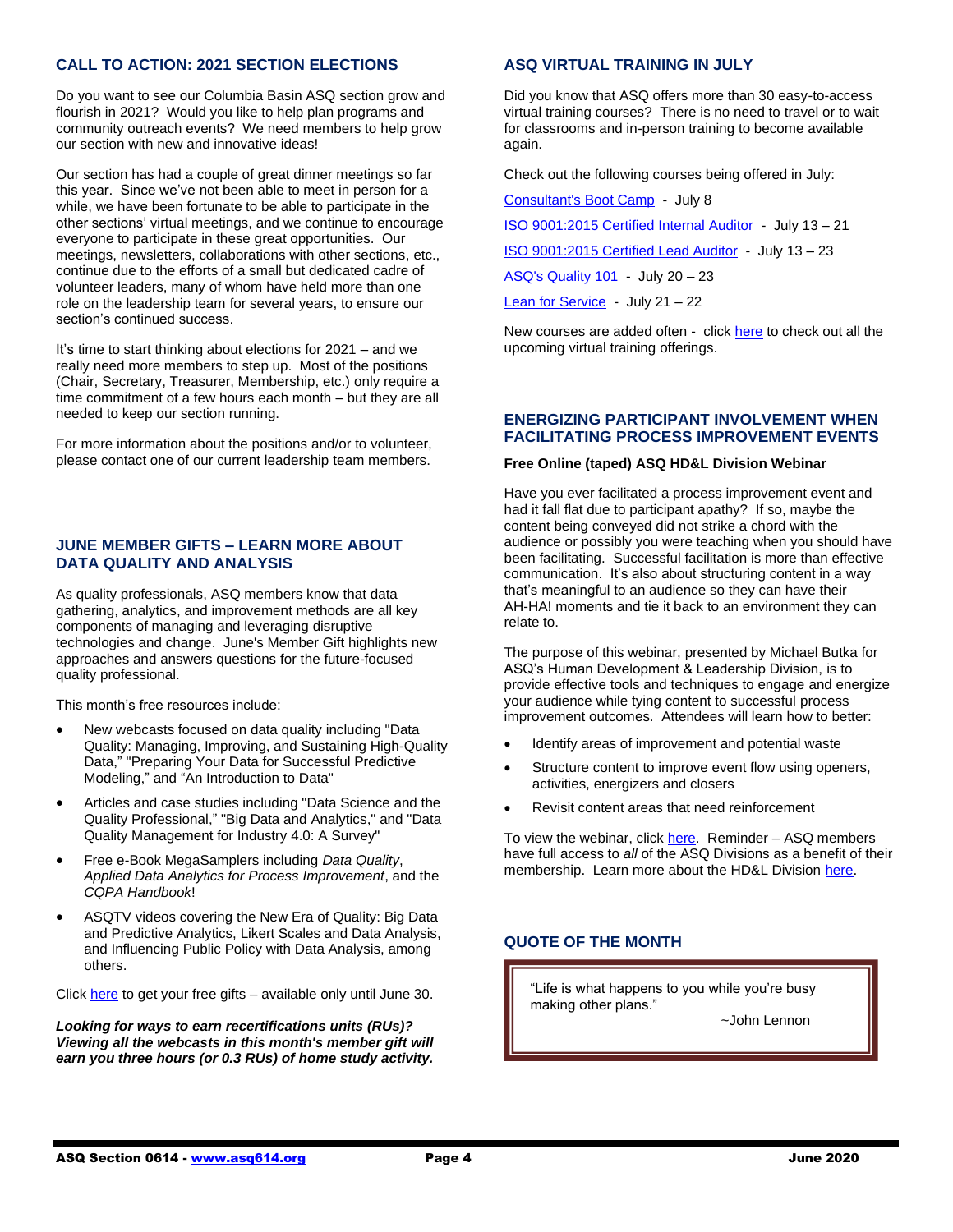# **TRI-CITIES FOOD BANK**

#### **Donations Needed**

The mission of the Tri-Cities Food Bank is to provide assistance to individuals and families in need. Donations from community members are always needed and appreciated.

Non-perishable food items can be dropped off at any Tri-Cities Food Bank location in Benton City, Richland or Kennewick. Check their [Facebook page](https://www.facebook.com/tricitiesfoodbank/) for additional information, locations and times.

#### **SECOND HARVEST NEEDS VOLUNTEERS**

Second Harvest was recognized in 2019 by Charity Navigator, an independent charity evaluator, as a Four Star Rated Charity for the 9th consecutive year. This Four Star highest rating has put Second Harvest in the top 3% of all charities evaluated, and attests to their goals of exceeding industry standards and striving for excellence.

Second Harvest has been identified as an essential business and is able to continue operations during the "Stay Home, Stay Healthy" order for Washington. Their volunteer workforce is also exempt from this order and is more important than ever to help pack and distribute food for distribution to our communities most in need.

Volunteers are currently needed to sort and package food for our neighbors in need. All volunteers must be pre-registered in order for Second Harvest to safely adhere to strict social distancing measures. The health and safety of their volunteers, clients, partners, staff and entire community is paramount. Volunteers are required to wear masks at this time. You can view the volunteer schedule and sign up for an upcoming shif[t here:](https://2-harvest.org/volunteer/?fbclid=IwAR2Re1TFIWNtroQi55QufGGHUxHt_diNdRreIlz9O9CERmRPYTmBXg6PhsI)

### **HELP OTHERS IN NEED – THAT'S WHAT QUALITY PROFESSIONALS DO!**

Amidst the uncertainty that the COVID-19 crisis has brought, it is more important than ever that those of us who are able to help others do so. Many individuals and families in our local communities have been affected through no fault of their own, because of job losses, illness and other unforeseen circumstances. If you can help, please do.

Here are a few more Tri-Cities area charitable organizations that are in need at this time and will be grateful for donations. For those who live in Walla Walla, Yakima, Ellensburg, Moses Lake and other communities, you can google "food banks" or "charitable organizations" in your area.

[Tri-City Union Gospel Mission](https://www.tcugm.org/) [Safe Harbor](https://www.safeharborsupportcenter.org/donate-volunteer) [Tri-Cities Animal Shelter](http://www.tri-citiesanimalshelter.org/?fbclid=IwAR0kn1nAHnMtGjR9CAzfWU-MFC08nuiPzktUw5ocmyGnynDucFfCT8hIuuo) [Benton Franklin Humane Society](http://www.bfhs.com/?fbclid=IwAR2x72zjjcB1UvY8cwOE3AElEoR6H0ISIF2yn1NkCZzssdGYKV0YNen_cc4) [All in Tri-Cities](https://www.allintricities.org/?fbclid=IwAR34yMUZ_qxnkf3-1PRTTjxLmGgYHaKtBVTpp7iGcfTOS-61VJw1BEacqms) [Boys & Girls Clubs of Benton & Franklin Counties](https://greatclubs.org/)

# **EMPATHETIC LEADERSHIP: WHY EMPATHY MATTERS AND PRACTICAL WAYS TO BUILD EMPATHY LEADERSHIP CAPABILITIES**

**June 16 from 11:00 am - 12:30 pm (EST)**

#### **Complimentary Virtual Event from The Conference Board**

Just a decade ago, empathy was largely an unrecognized competency in business leaders. Today, companies that prioritize empathy are growing faster, earning higher profits, and standing out from the competition. Despite the proven results, empathy is a critical leadership capability that is in short supply—yet particularly in demand in this moment.

If you are interested in exploring the business case for empathy and how to develop this beneficial skill in leaders, check out this complimentary 90-minute workshop where you will learn how leaders can inspire teams through empathetic leadership—increasing motivation and productivity—and add significant value to the organization.

Speakers include Clint Kofford, Global Head of Talent Development at Johnson & Johnson, and Brad Haime, Head of Executive Education, Leadership Development and Performance Management at Verizon.

- Learn first-hand from leading empathy practitioners and facilitators
- Better understand the definition of "empathy" as a leadership capability
- Learn practical tools and techniques for building empathetic leadership
- Explore how to make the business case for empathetic leadership
- Connect and engage with leadership experts and your peers

[Register now](https://www.conference-board.org/empatheticleadership?view=pricing) for this live virtual event and to receive a link to watch it later on-demand.

# **HOW TO USE CHAOS TO GROW YOUR FUTURE CAREER**

#### **Free Online Webinar with Anna Tsui**

Leadership starts from within. Anna Tsui is an intuitive leadership expert and author of *Shadow Magic: Turn Your Fear into Fuel and Create a Prosperous Coaching Business.*

The goal of the webinar is to help:

- Shift thinking to see the opportunities of your current situation
- Identify personal areas of leadership
- Prepare for an uncertain reality

Click [here](https://my.asq.org/communities/files/120/5559?utm_source=my.asq.org&utm_medium=email&utm_campaign=website) to access the webinar slides.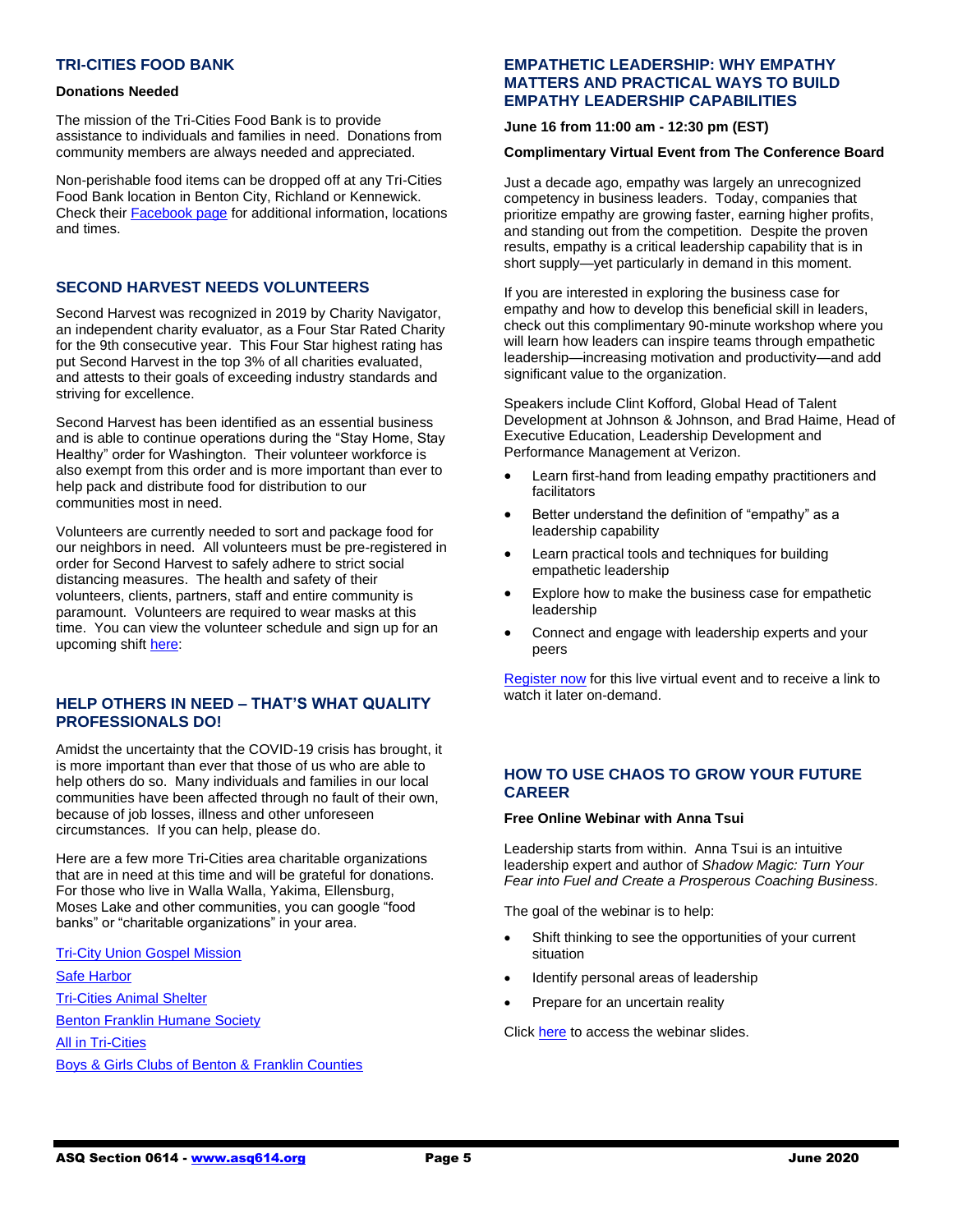# **WHAT THE PANDEMIC REVEALS ABOUT YOU**

#### **by Ron Rosenberg**

In many ways, the last few months have led us into a surreal "dreamlike" state, where we may feel like we are wandering around in a blur, trying desperately to return to the "real world" where we know what to expect and how to function.

I've read many articles recently that comment on how the COVID-19 outbreak has brought out the best and the worst in people. These articles cite various examples of selfless sacrifice, alongside cases of selfish ignorance.

I think there might be a little more to it, though.

You see, we've all been thrust into a new reality that's challenging, stressful, and completely unknown. Situations like these don't tend to *change* your basic nature; instead, I think, they *amplify* it.

If people normally demonstrate behaviors that are selfish, inconsiderate, and self-centered, a major redefinition of "normal" will only bring these characteristics to the forefront, where they will influence and inform every decision these people make, and every action they take.

On the other hand, if your past experiences exhibit behaviors that are authentic, considerate, and thoughtful, then your actions during a time of crisis will be helpful, selfless, and *significant*.

The phrase we see everywhere, "we're all in this together," can seem a little cliché - even a bit naive - but in times like these, it's often the small gestures that have the greatest impact. Offering to go shopping for an elderly neighbor, reaching out to your friends, or working with your customers on mutually beneficial alternatives, all help to create the emotional foundation that's absolutely necessary if we're going to emerge successfully into the "new normal."

*Ron Rosenberg is an award-winning speaker, author, and coach. He is a nationally recognized expert on marketing and customer service, has authored several books and learning systems, and leads high-level marketing and business development coaching programs. For more about Ron and the services his company offers, click [here.](https://www.ronrosenbergspeaker.com/)*

Has your email address changed? Help us keep you informed of Columbia Basin ASQ events and information by updating your contact information and email preferences at [http://www.asq.org/.](http://www.asq.org/) Log in and click "My Account" to update your membership record. You can add or make email, address and phone changes in the "Contact" tab, and then click on the "email preferences" tab to be sure you are subscribed to receive future Section communications.

# **LOVE HAS NO LABELS – EMBRACE AND CELEBRATE DIVERSITY**

Before anything else, we are all human. Every day, we have the ability and opportunity to create a more accepting world. Even small acts of inclusion can have a big impact on making others feel accepted.

*Love Has No Labels* is a movement that was launched in 2015 to promote acceptance and inclusion of all people across race, religion, gender, sexual orientation, age and ability. They believe love is the most powerful force to overcome bias.

We all have implicit biases. Implicit biases are the assumptions, stereotypes, and unintentional actions we make toward others based on identity labels like race, religion, age, gender, sexual orientation or ability. They can be both positive and negative, and they develop over the course of our lifetime through our own experiences as well as internalized messages from family, the media, pop culture, and more.

Our implicit associations are stored in our subconscious where we do 98% of our thinking. Unfortunately, this means that we may act on our biases without even realizing it. Often, our implicit biases contradict what we think and believe. This can create situations that make it difficult for people to find a job, secure a loan, get a fair trial, or simply go about everyday activities.

The good news is that we can all work to change our implicit biases. Although we can't control the fact that we have them, we can learn about our biases, and identify moments where they change the way we see and interact with people.

It's time to embrace and celebrate diversity and encourage people to come together because, *together*, we can create a more inclusive world. Click here to access the Love Has No Labels [website.](https://lovehasnolabels.com/actions/in-my-community)



# **10 STORIES GREAT LEADERS TELL**

#### **Book by Paul Smith**

Every great leader is a great storyteller. However, knowing what stories to tell is more important than how you tell them.

This book explores the journey behind success, and breaks down not just the importance of your company's story but how to craft compelling ones of your own. The stories shared may help aid in decision-making, in making what you say more memorable, and in inspiring others.

Cost is \$16.99. Click [here](https://www.walkthetalk.com/10-great-stories.html?utm_source=Walk+the+Talk+Master+List&utm_campaign=b77882bca0-EMAIL_CAMPAIGN_2018_07_16_03_25_COPY_01&utm_medium=email&utm_term=0_46fccdf186-b77882bca0-86469245&mc_cid=b77882bca0&mc_eid=dba56c85a9) to sample or to purchase this new book.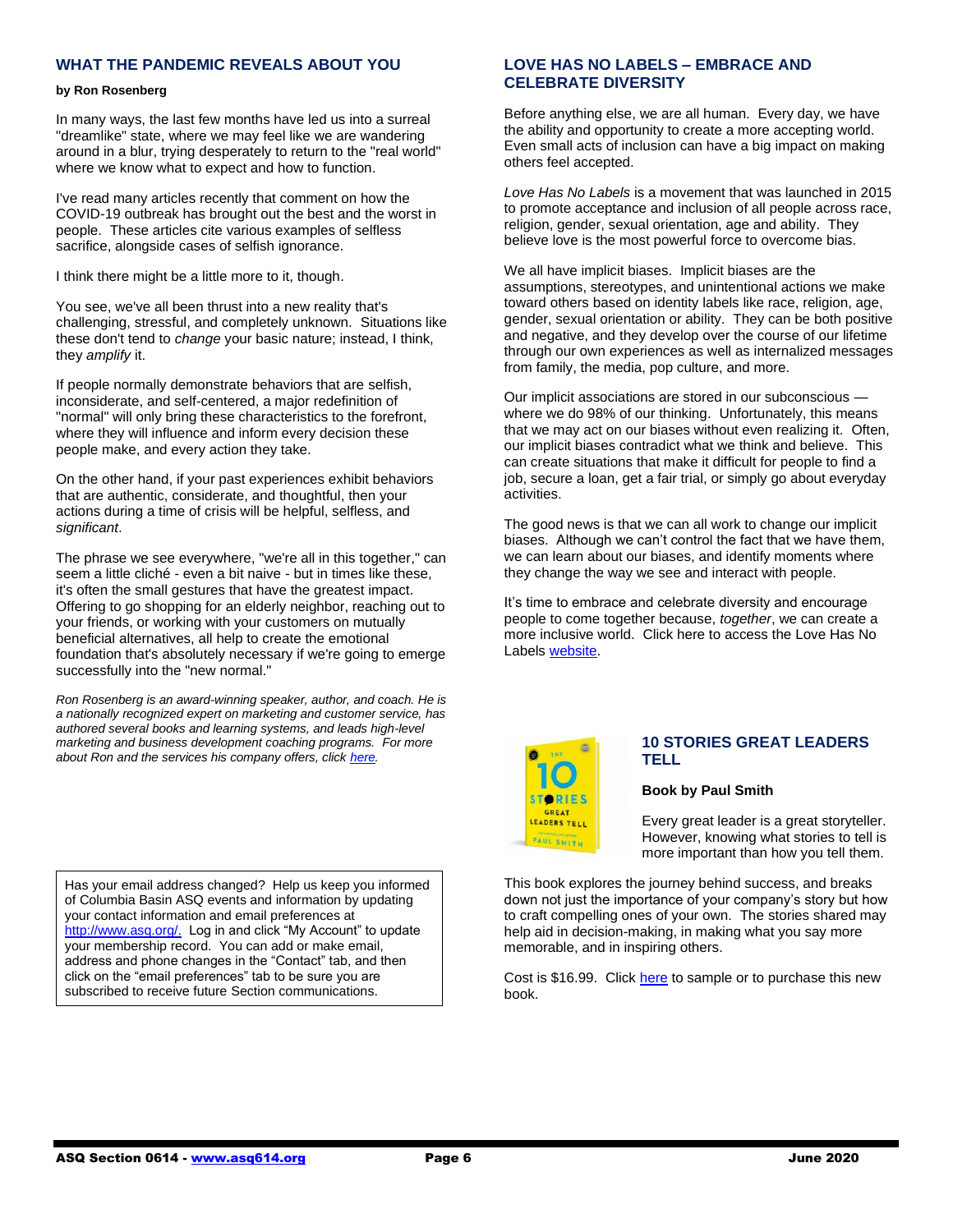# **LUCAS VIRTUAL TRAINING COURSES**

Lucas Organizational Performance Training, based in Richland, offers high-end professional expertise and services. Using Human Performance Improvement (HPI) practices, principals and tools, the team is comprised of business professionals who have spent their careers working in high-risk industries and welcome new and challenging markets. They have provided Conduct of Operations (ConOps), HPI and leadership training and coaching and mentoring to a broad spectrum of industries. They strive to provide experiential, hands-on virtual learning that promotes the retention and use of practical, real-world techniques and tools, improving performance through the elimination of errors and events.

Here is information about a couple of the many **virtual** training courses currently being offered by Lucas, and taught by Jason Brustad (who presented at our February 2020 section meeting).

#### **Navigating Through the Fog of Change: A Human Performance Approach During a Time of Crisis and Uncertainty**

#### 1-hour module / \$50

Change and uncertainty are more constant than we think. Uncertain times reveal reality. We need to know the future can't be predicted based on the past. Managing change is an unwritten job description for all. Employees are impact minded and want to be a part of the solution. Proven HPI responses that help us in the workplace include:

- Be mindful of current distractions (to focus on things we can change, not what we can't)
- Ensure we have accurate risk perceptions (risk competent) and don't get over-confident or complacent
- Have a questioning attitude and assess our situations
- Avoid yellow light statements such as "Wash your hands" (success comes more readily when we clarify by stating "Wash your hands with soap and warm water for at least 20 seconds")
- Use pre-job briefings to discuss the new concerns, controls and options available; use post-job briefings to discuss how well they did or did not work
- HPI tools help to manage a changing future by providing consistent results today.

#### **Life, Work and the Distractions That Make Both Difficult: A Fresh Look at an Old Problem**

#### 1-hour module / \$50

Learn about life's distractions, how they can negatively affect performance and what you can do to help prevent undesired results from the distractions thrown at us.

The mind is designed to be distracted...it's a survival thing, but one that comes with some side effects. We don't pay attention to boring things. And we constantly scan the horizon for more exciting and important events - the more important the event the more attention we give it. Stress, believe it or not, is important. Stress hurts declarative memory and executive function - thinking that involves problem solving. Stressors

such as fatigue and fear are not necessary to cause error; however, they certainly increase the likelihood of things going wrong. Unfortunately, we may miss a few things along the way. It is important to remember that:

- Attention is a scarce resource and that stressors are not
- Most of us are poor at understanding the difference between actual and perceived abilities
- We tend to be over-confident and often mistake what we should do with what we will do
- We overlook any evidence that things are going wrong
- We forget to fly the airplane, so to speak (Cessna puts this step on their Single Engine Failure Checklist for this reason)
- The reason, or why, is because as humans we get distracted.

To find out more about these and other training currently being offered by Lucas, clic[k here.](https://www.lucasopt.com/services) They can also offer courses based upon the needs of organizations and/or individuals to meet their specific schedules.

# **SAFE GARDENING TIPS**

#### **(from the Centers for Disease Control website)**

It's that time of year, and many of us are probably spending more time in our yards and gardens. Gardening can be a great way to enjoy the outdoors, get some physical activity, beautify the community, and grow nutritious fruits and vegetables. Take a few minutes to keep yourself safe and healthy while gardening.

- Put on protective gear as needed, including safety goggles, sturdy shoes, long pants, gloves, insect repellent, and sun screen with sun protective factor (SPF) 15 or higher.
- If you're outside in hot weather for most of the day, make an effort to drink more fluids.
- Make sure your tetanus/diphtheria (Td) vaccination is upto-date. If it's not, call your health provider to make an appointment to get it.

Stay safe, and enjoy watching those plants and flowers grow!